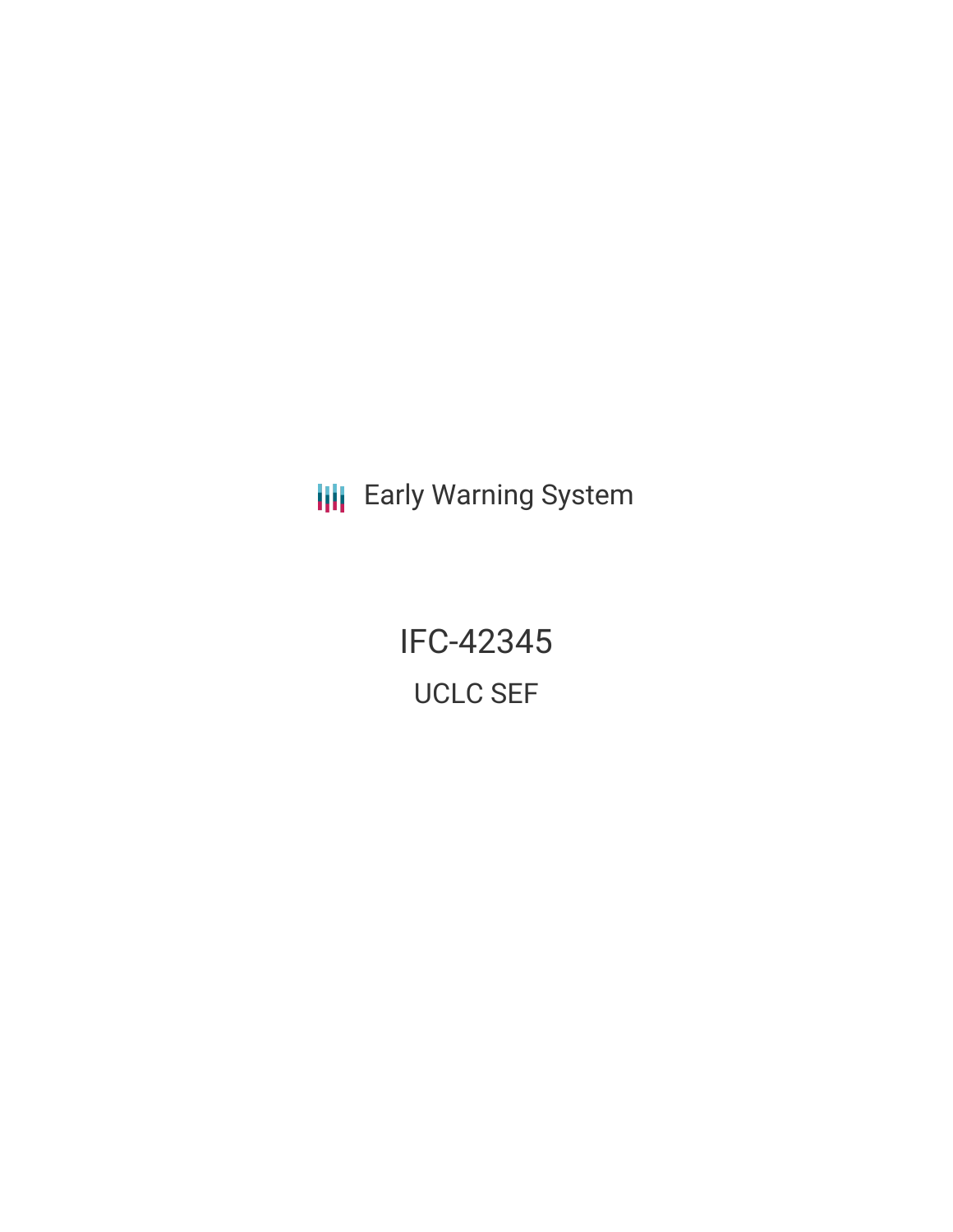### **Quick Facts**

| <b>Countries</b>               | Romania                                 |
|--------------------------------|-----------------------------------------|
| <b>Financial Institutions</b>  | International Finance Corporation (IFC) |
| <b>Status</b>                  | Proposed                                |
| <b>Bank Risk Rating</b>        | FI                                      |
| <b>Voting Date</b>             | 2019-10-16                              |
| <b>Borrower</b>                | UNICREDIT LEASING CORPORATION IFN SA    |
| <b>Sectors</b>                 | Finance                                 |
| <b>Investment Type(s)</b>      | Loan                                    |
| <b>Investment Amount (USD)</b> | \$160.58 million                        |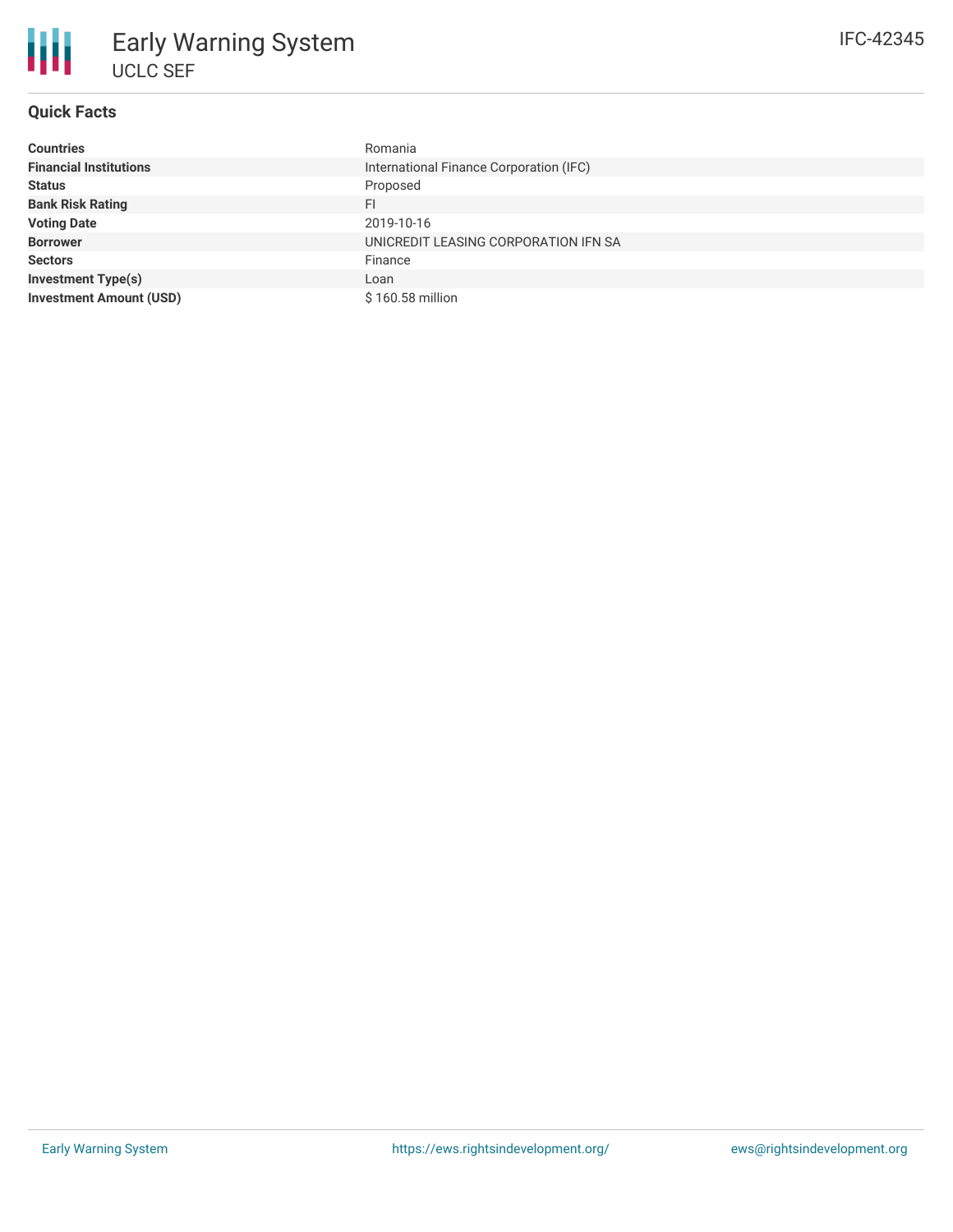

### **Project Description**

According to the Bank's website, this project finances on-lending to small and medium-sized enterprises, with 30 percent of the proceeds channelled to funding sustainable energy finance projects.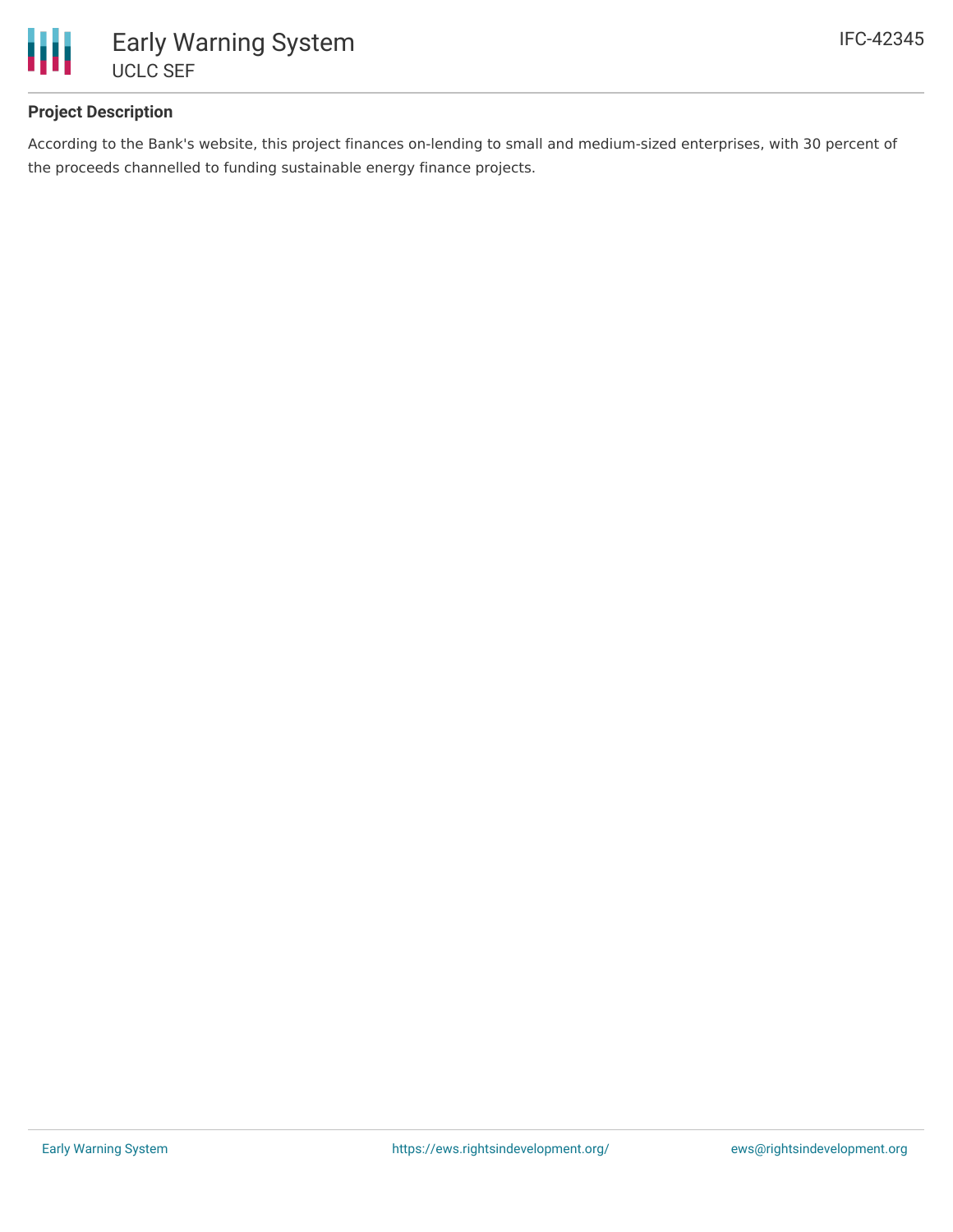### **People Affected By This Project**

Expected developmental impact will be derived from:

i) Access to finance for SMEs, which remains a major obstacle, especially in the most vulnerable regions of the Country.

Although Romanian banks remain the main source of financing, in recent years companies have increasingly resorted to other financing sources such as leasing and other NBFIs.

ii) Access to climate finance, as IFC anticipates that the Project will increase access to energy efficiency and renewable energy projects. This will enable businesses to improve their environmental impact by implementing climate-smart practices such as purchasing through leasing energy-efficient vehicles and equipment; and

iii) IFC anticipates that the Project would result in increased competitive pressures in the SEF space and would have market impact through the competition and demonstration channels. The Project is expected to enhance the visibility and marketability of the SEF products offered in Romania and foster competition in this market. Supporting UCLC would result in expanding the financing potential for projects compliant with international energy saving criteria and would positively contribute to tackling climate challenges.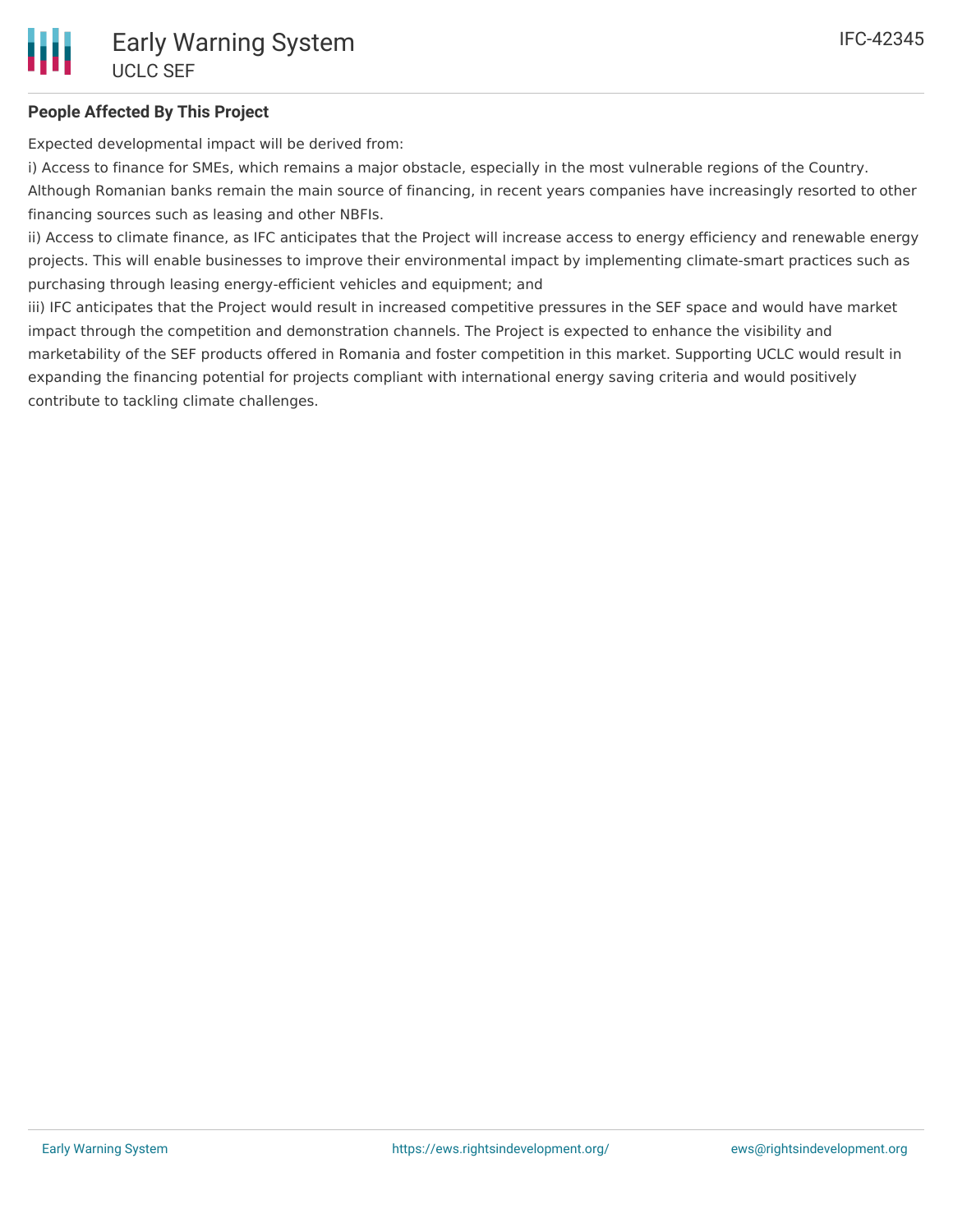# **Investment Description**

• International Finance Corporation (IFC)

# **Financial Intermediary**

Financial Intermediary: A commercial bank or financial institution that receives funds from a development bank. A financial intermediary then lends these funds to their clients (private actors) in the form of loans, bonds, guarantees and equity shares. Financial intermediaries include insurance, pension and equity funds. The direct financial relationship is between the development bank and the financial intermediary.

[UniCredit](file:///actor/887/) Leasing S.p.A (Financial Intermediary)